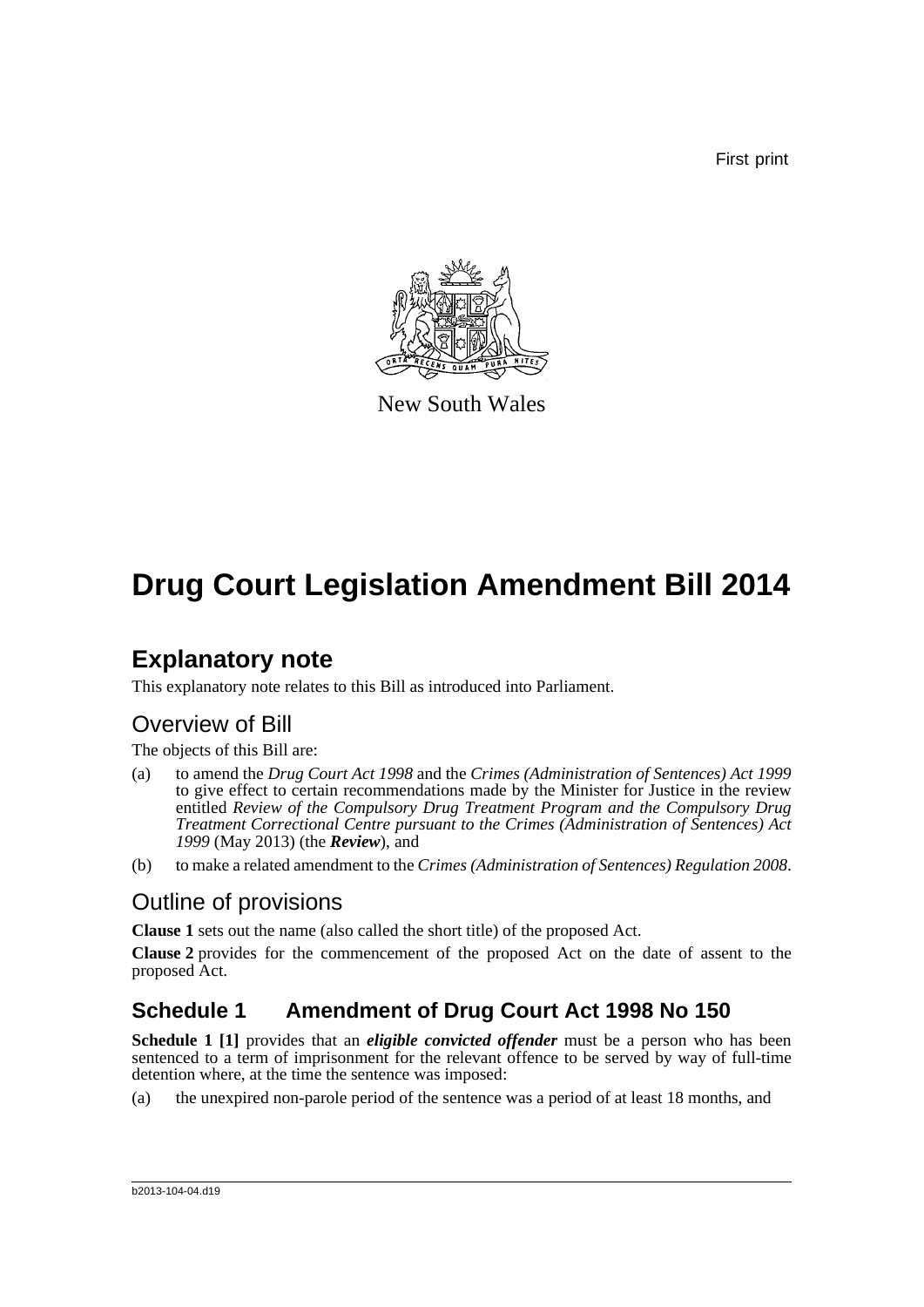(b) the unexpired total sentence was a period of not more than 6 years.

Currently, the unexpired non-parole period must be at least 18 months at the time the sentence was imposed and no more than 3 years at the time the Drug Court determines whether to make a compulsory drug treatment order (see recommendation 4 of the Review).

**Schedule 1** [2] removes the requirement that an eligible convicted offender must be a person who has been convicted of at least 2 offences resulting in a sentence of imprisonment, community service order or good behaviour bond within the 5-year period immediately before the offender's current conviction (see recommendation 5 of the Review).

**Schedule 1 [3]** provides that an eligible convicted offender includes a person whose parole order has been revoked if the person can be referred to the Drug Court by the State Parole Authority under the provision to be inserted by Schedule 1 [5] (see recommendation 9 of the Review).

**Schedule 1 [4]** provides that a person may not be an eligible convicted offender if the offence for which the person has been convicted involved the use of a firearm, or if the person has been convicted at any time of any offence involving the violent use of a firearm. Currently, a person may not be an eligible convicted offender if the person has been convicted at any time of any offence involving the use of a firearm (see recommendation 10 of the Review).

**Schedule 1 [5]** requires the State Parole Authority to refer a person, whose parole has been revoked in respect of a sentence that has previously been the subject of a compulsory drug treatment order which has expired, to the Drug Court to determine whether the person should be the subject of a compulsory drug treatment order (see recommendation 9 of the Review).

**Schedule 1 [6]** provides that for an eligible convicted offender referred to the Drug Court by the State Parole Authority whose parole order has been revoked, the Drug Court may make a new compulsory drug treatment order having regard to the circumstances of the revocation (see recommendation 9 of the Review).

**Schedule 1 [7]** provides that when assessing an offender's suitability to serve a sentence by way of compulsory drug treatment detention, the multi-disciplinary team must have regard to the offender's history of committing offences involving weapons (see recommendation 10 of the Review).

**Schedule 1 [8]** provides that when assessing an offender's suitability to serve a sentence by way of compulsory drug treatment detention, the multi-disciplinary team must have regard to the offender's history of committing offences that are related to the offender's long-term drug dependency and associated lifestyle (see recommendation 5 of the Review).

**Schedule 1 [9]** extends the effect of a compulsory drug treatment order to include the suspension of any entitlement of an eligible convicted offender to be considered for parole (see recommendation 3 of the Review).

**Schedule 1 [10]** provides that the functions conferred or imposed on the registrar of the Drug Court by the regulations or the rules of court that the registrar may exercise are not restricted to administrative functions (see recommendation 6 of the Review).

**Schedule 1 [11]** enables savings and transitional regulations to be made as a consequence of amendments to the Act. **Schedule 1 [12]** contains specific savings and transitional provisions.

### **Schedule 2 Amendment of other legislation**

#### **Schedule 2.1 Crimes (Administration of Sentences) Act 1999 No 93**

**Schedule 2.1 [2]** provides that if the Director of the Compulsory Drug Treatment Correctional Centre (the *Director*) is satisfied that an offender has failed to comply in a serious respect with any condition of the offender's compulsory drug treatment personal plan, the Director may direct that an offender regress from one stage of compulsory drug treatment detention to a lower stage for a specified period not exceeding 3 months. It also provides that the Director must notify the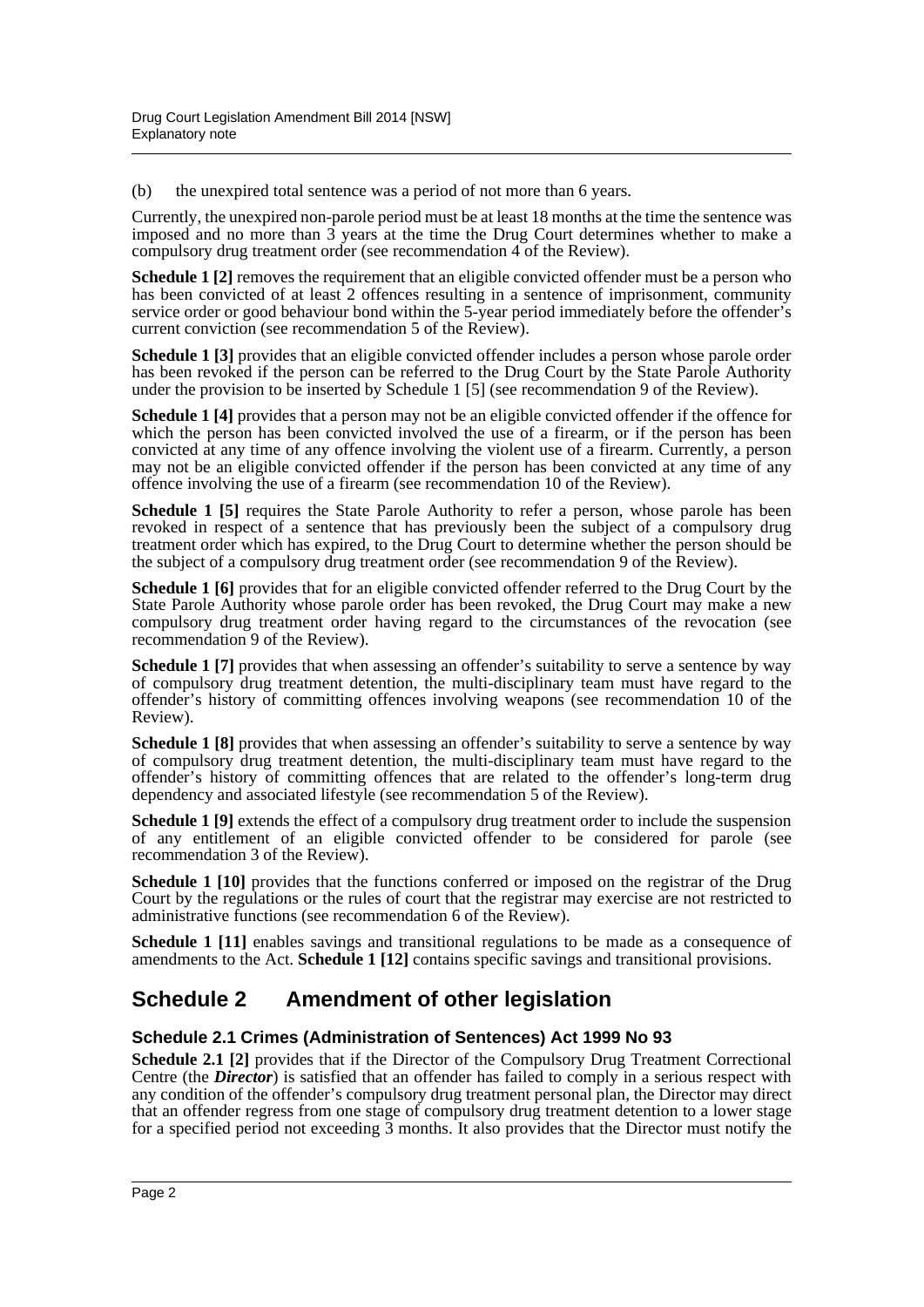Drug Court of any such direction within 7 days of issuing the direction and that the offender may apply to the Drug Court for a review of the direction within 14 days of the direction (see recommendation 2 of the Review). **Schedule 2.1 [1]** makes a consequential amendment.

**Schedule 2.1 [3]** provides that a compulsory drug treatment order may be revoked if, in the opinion of the Drug Court (having regard to advice provided by the Director and the offender's progress in the compulsory drug treatment program), the offender is unlikely to make any further progress in the offender's compulsory drug treatment program (see recommendation 1 of the Review).

**Schedule 2.1 [5]** provides that a court that sentences an offender to a term of imprisonment (a *new sentence*) that is being served concurrently or partly concurrently with a sentence in relation to which a compulsory drug treatment order is made must refer the offender to the Drug Court in order to determine whether the order should be varied or revoked, regardless of when the new sentence was imposed (see recommendation 7 of the Review). **Schedule 2.1 [4]** makes a consequential amendment.

**Schedule 2.1 [6]** provides that the State Parole Authority may consider an offender's case less than 60 days before the offender's parole eligibility date where the Drug Court has revoked the offender's compulsory drug treatment order (see recommendation 3 of the Review).

#### **Schedule 2.2 Crimes (Administration of Sentences) Regulation 2008**

**Schedule 2.2** enables the State Parole Authority to consider an offender's case at any time after the offender's parole eligibility date without the need for an application where the Drug Court has revoked the offender's compulsory drug treatment order (see recommendation 3 of the Review).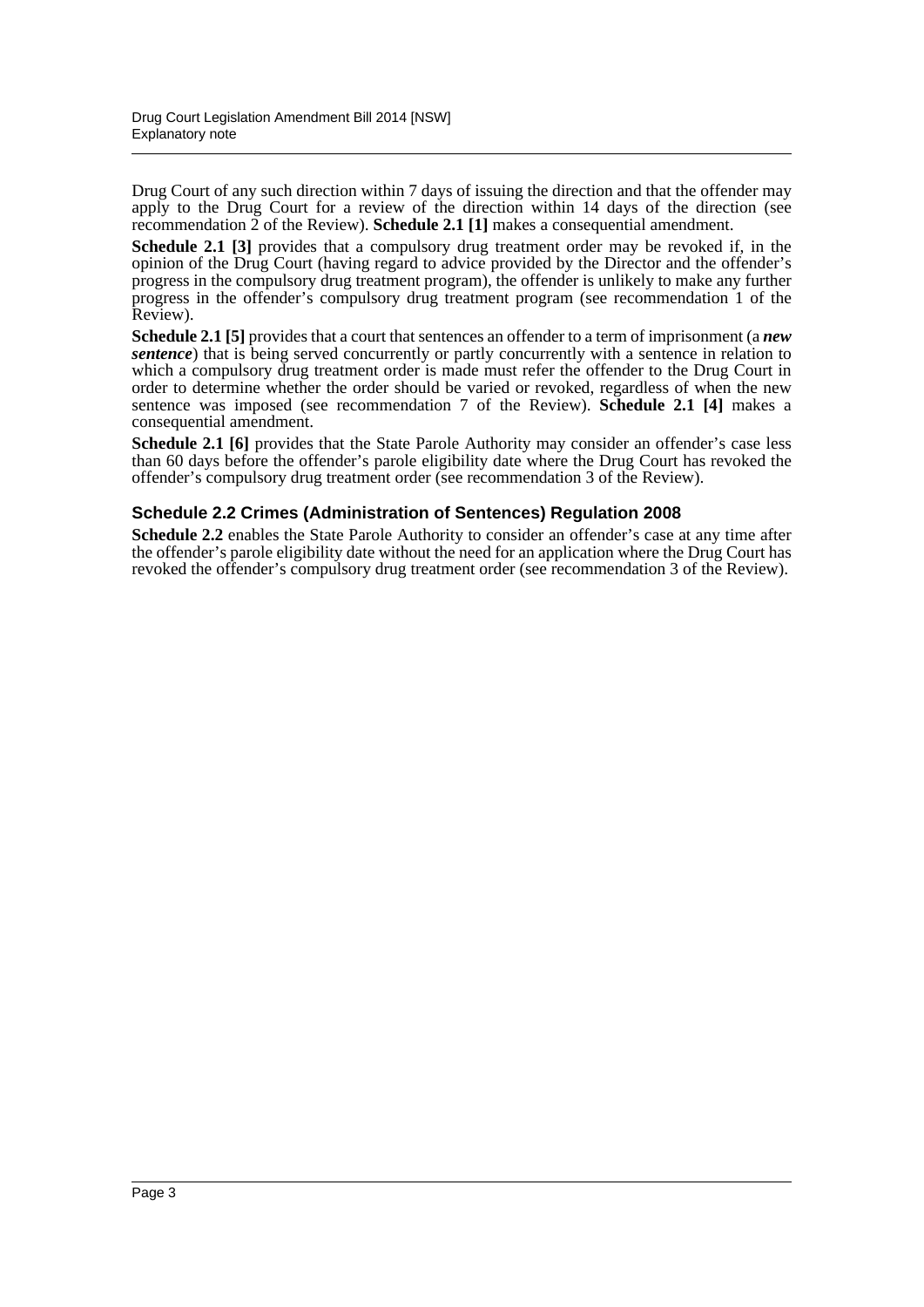First print



New South Wales

# **Drug Court Legislation Amendment Bill 2014**

# **Contents**

|    |                                                    | Page |
|----|----------------------------------------------------|------|
|    |                                                    |      |
|    | Name of Act                                        |      |
| 2. | Commencement                                       | ົ    |
|    | Schedule 1 Amendment of Drug Court Act 1998 No 150 |      |
|    | Schedule 2 Amendment of other legislation          | 6    |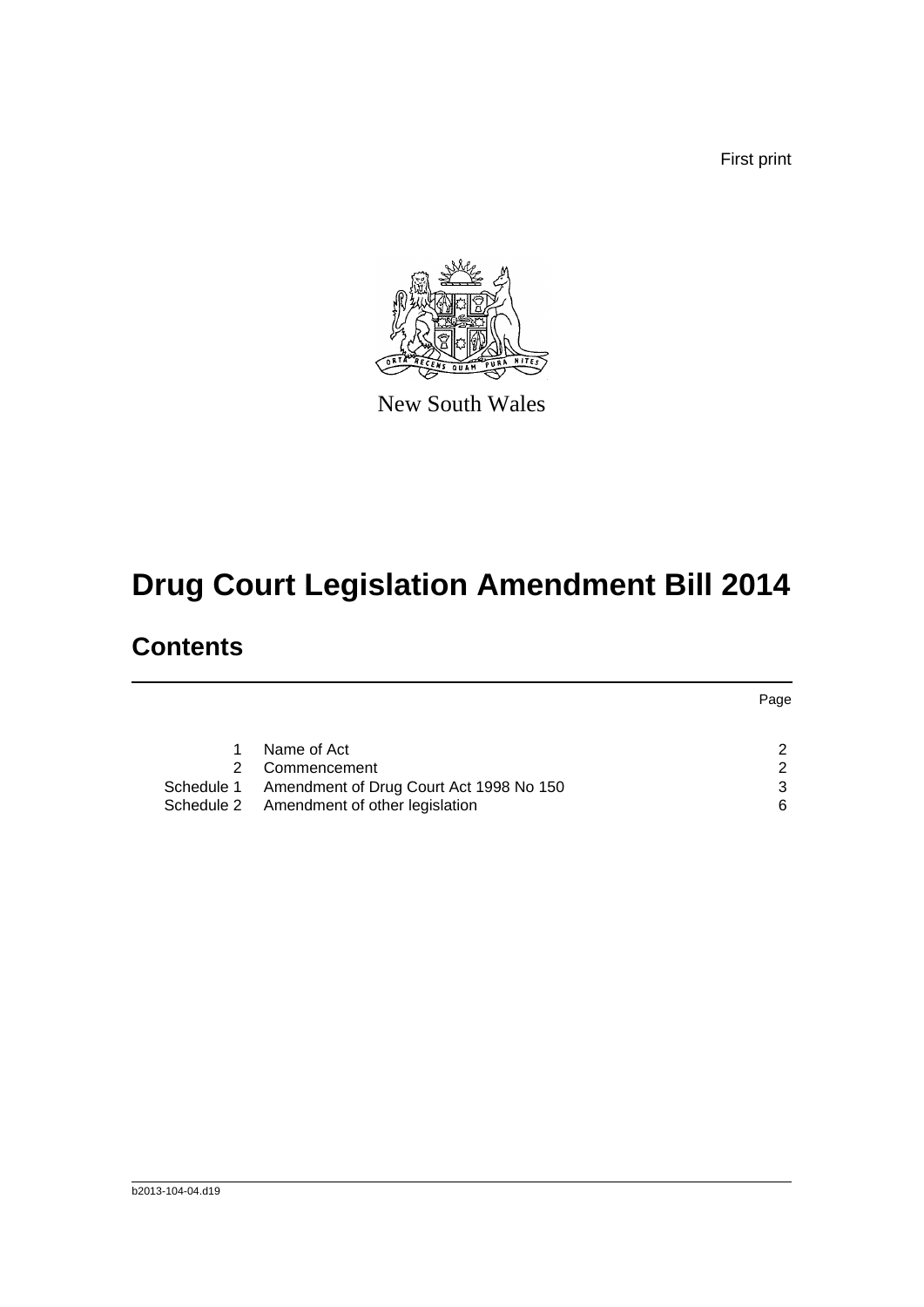

New South Wales

# **Drug Court Legislation Amendment Bill 2014**

No , 2014

#### **A Bill for**

An Act to amend the *Drug Court Act 1998* and the *Crimes (Administration of Sentences) Act 1999* to implement recommendations arising from a review of legislation governing the compulsory drug treatment program; and for other purposes.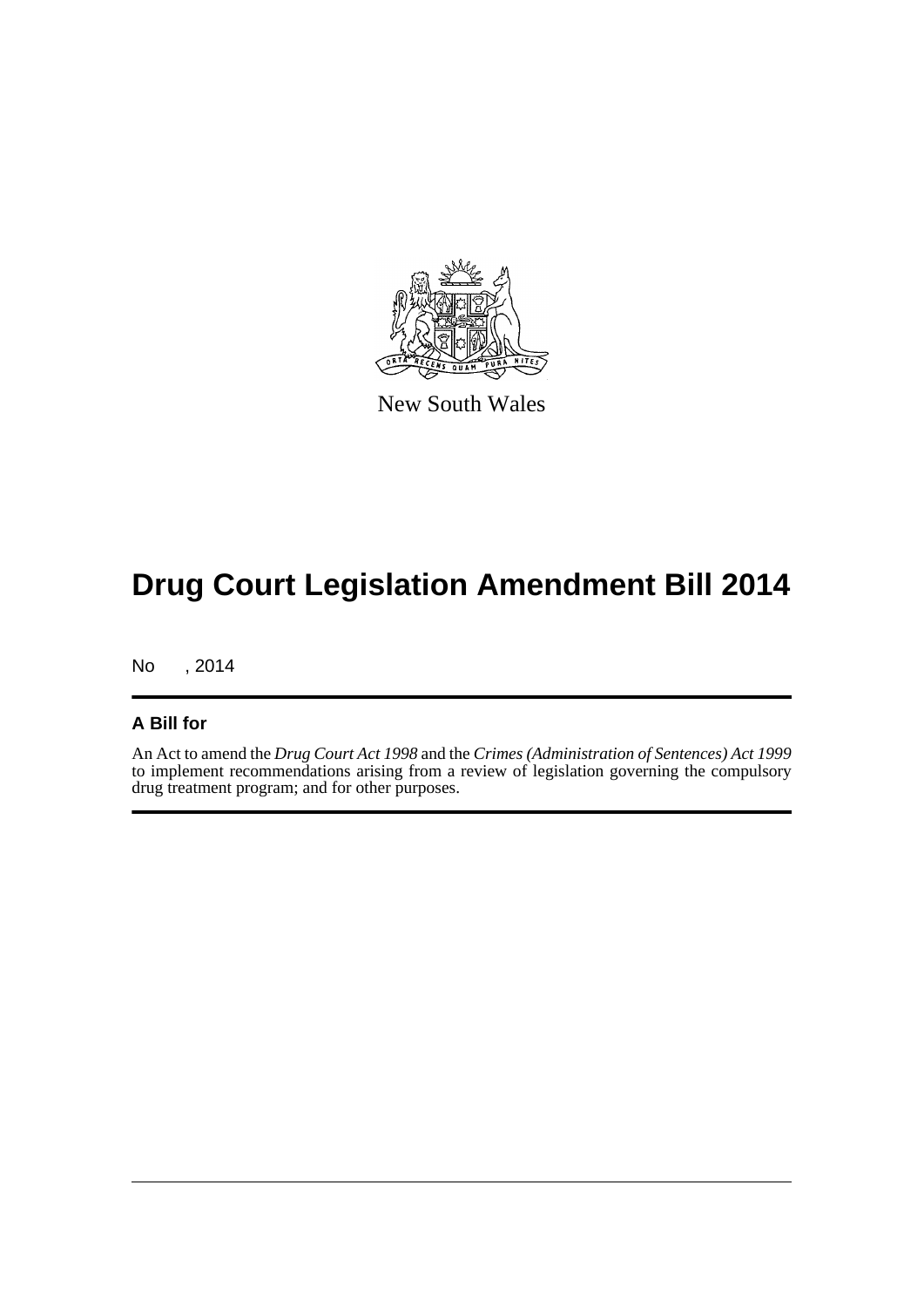<span id="page-5-1"></span><span id="page-5-0"></span>

| The Legislature of New South Wales enacts:                 |               |  |
|------------------------------------------------------------|---------------|--|
| Name of Act                                                | $\mathcal{P}$ |  |
| This Act is the Drug Court Legislation Amendment Act 2014. | 3             |  |
| <b>Commencement</b>                                        | 4             |  |
| This Act commences on the date of assent to this Act.      | 5             |  |
|                                                            |               |  |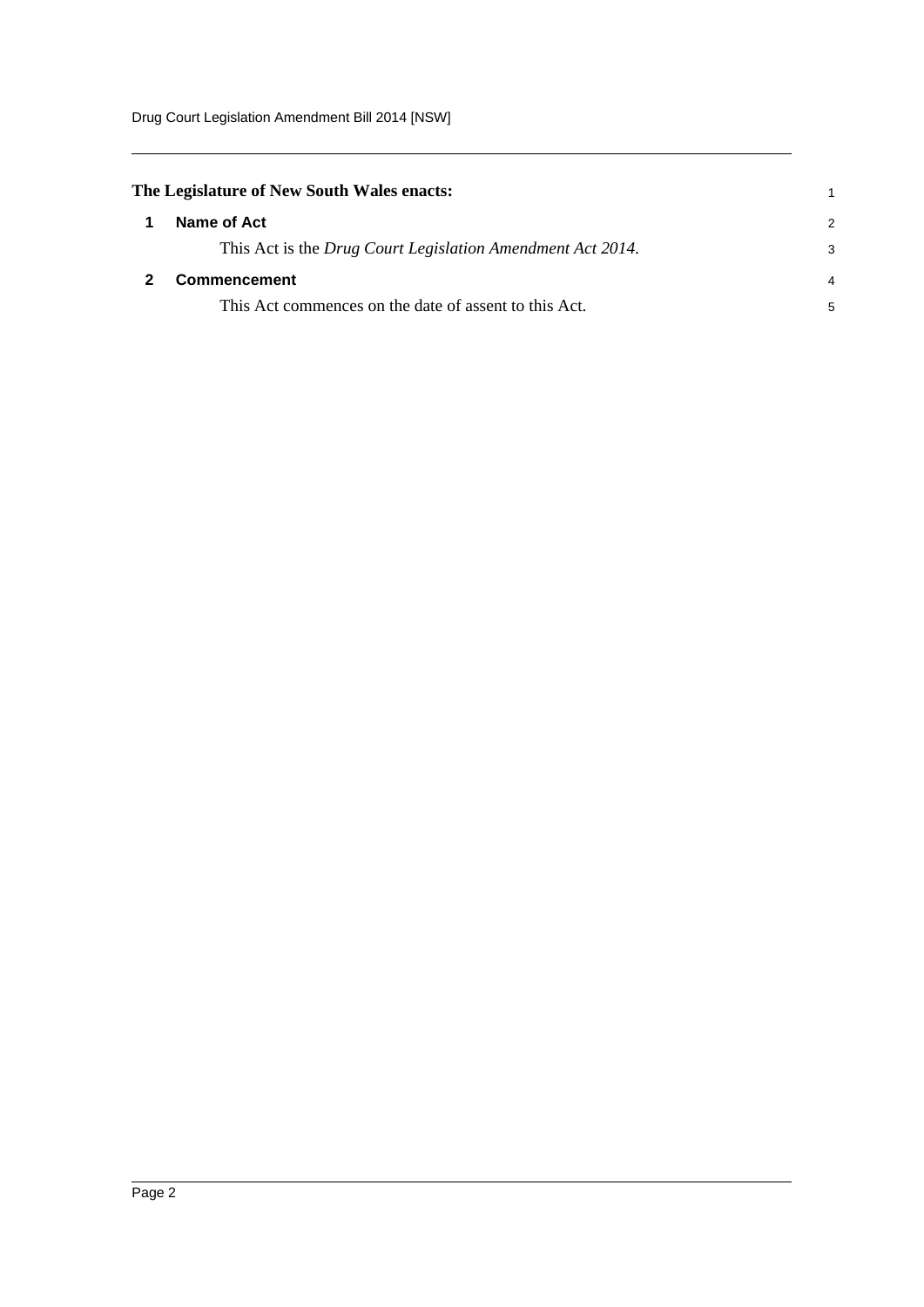<span id="page-6-0"></span>

|       | <b>Schedule 1</b>              |                   |       | <b>Amendment of Drug Court Act 1998 No 150</b>                                                                                                                                                                                                                                                                | 1                       |
|-------|--------------------------------|-------------------|-------|---------------------------------------------------------------------------------------------------------------------------------------------------------------------------------------------------------------------------------------------------------------------------------------------------------------|-------------------------|
| $[1]$ |                                |                   |       | Section 5A Definition of "eligible convicted offender"                                                                                                                                                                                                                                                        | $\overline{\mathbf{c}}$ |
|       |                                |                   |       | Omit section 5A (1) (b). Insert instead:                                                                                                                                                                                                                                                                      | 3                       |
|       |                                | (b)               |       | except as provided for by subsection (1A), the person has been<br>sentenced to a term of imprisonment for the offence to be served by way<br>of full-time detention and at the time that the sentence was imposed:                                                                                            | 4<br>5<br>6             |
|       |                                |                   | (i)   | the unexpired non-parole period of the sentence was a period of<br>at least 18 months, and                                                                                                                                                                                                                    | 7<br>8                  |
|       |                                |                   | (i)   | the unexpired total sentence was a period of not more than<br>6 years, and                                                                                                                                                                                                                                    | 9<br>10                 |
| [2]   | Section 5A (1) (c)             |                   |       |                                                                                                                                                                                                                                                                                                               | 11                      |
|       | Omit the paragraph.            |                   |       |                                                                                                                                                                                                                                                                                                               | 12                      |
| $[3]$ | Section 5A (1A)                |                   |       |                                                                                                                                                                                                                                                                                                               | 13                      |
|       | Insert after section $5A(1)$ : |                   |       |                                                                                                                                                                                                                                                                                                               | 14                      |
|       | (1A)                           |                   |       | Subsection (1) (b) does not prevent a person whose parole order has been<br>revoked from being an eligible convicted offender if the person is a relevant<br>person within the meaning of section 18BA (State Parole Authority to refer<br>certain offenders whose parole is revoked to Drug Court).          | 15<br>16<br>17<br>18    |
| [4]   | Section 5A (2)                 |                   |       |                                                                                                                                                                                                                                                                                                               | 19                      |
|       |                                |                   |       | Omit the subsection. Insert instead:                                                                                                                                                                                                                                                                          | 20                      |
|       | (2)                            |                   |       | A person is not an eligible convicted offender if:                                                                                                                                                                                                                                                            | 21                      |
|       |                                | (a)               |       | the offence for which the person has been convicted involved the use of<br>a firearm, or                                                                                                                                                                                                                      | 22<br>23                |
|       |                                | (b)               |       | the person has been convicted at any time of any of the following:                                                                                                                                                                                                                                            | 24                      |
|       |                                |                   | (i)   | murder, attempted murder or manslaughter,                                                                                                                                                                                                                                                                     | 25                      |
|       |                                |                   | (i)   | sexual assault of an adult or child or a sexual offence involving a<br>child,                                                                                                                                                                                                                                 | 26<br>27                |
|       |                                |                   | (iii) | any offence involving the violent use of a firearm,                                                                                                                                                                                                                                                           | 28                      |
|       |                                |                   | (iv)  | an offence under section 23 (2), 24 (2), 25 (2), 26, 27 or 28 of the<br>Drug Misuse and Trafficking Act 1985 involving a commercial<br>quantity or large commercial quantity of a prohibited plant or<br>prohibited drug within the meaning of that Act,                                                      | 29<br>30<br>31<br>32    |
|       |                                |                   | (v)   | any offence prescribed by the regulations for the purposes of this<br>section.                                                                                                                                                                                                                                | 33<br>34                |
| [5]   | <b>Section 18BA</b>            |                   |       |                                                                                                                                                                                                                                                                                                               | 35                      |
|       | Insert after section 18B:      |                   |       |                                                                                                                                                                                                                                                                                                               | 36                      |
|       | <b>18BA</b>                    | <b>Drug Court</b> |       | State Parole Authority to refer certain offenders whose parole is revoked to                                                                                                                                                                                                                                  | 37<br>38                |
|       | (1)                            | of                |       | This section applies in respect of a person (a <b>relevant person</b> ) whose parole<br>has been revoked in respect of a sentence that has previously been the subject<br>a compulsory drug treatment order which has expired under<br>section 106E (b) of the Crimes (Administration of Sentences) Act 1999. | 39<br>40<br>41<br>42    |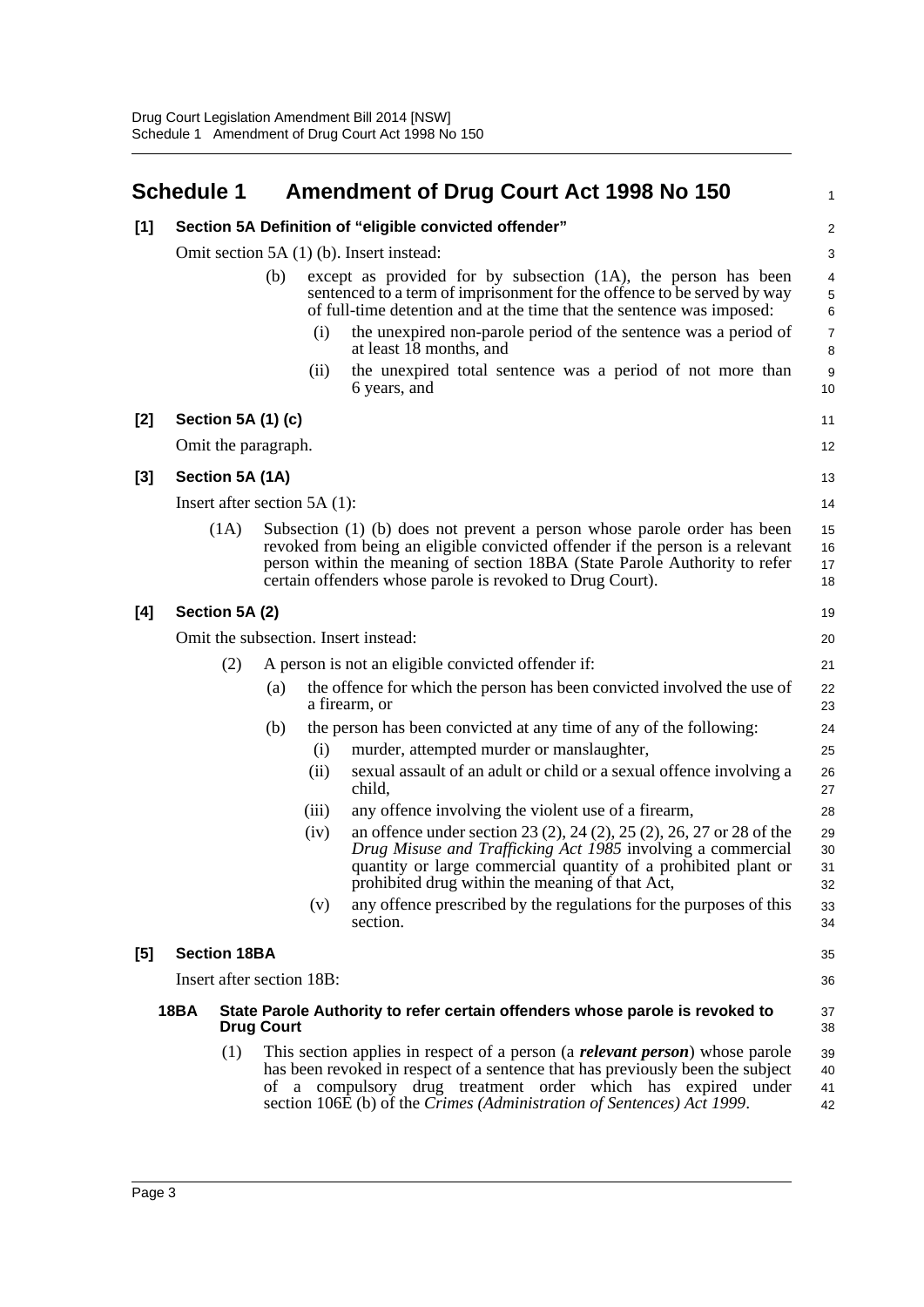|        | (2)                                                   |      | It is the duty of the State Parole Authority in respect of a relevant person:                                                                                                                                                                                                                                                                     | $\mathbf{1}$                  |  |  |
|--------|-------------------------------------------------------|------|---------------------------------------------------------------------------------------------------------------------------------------------------------------------------------------------------------------------------------------------------------------------------------------------------------------------------------------------------|-------------------------------|--|--|
|        |                                                       | (a)  | to ascertain whether there are grounds on which the Drug Court might<br>find the person to be an eligible convicted offender, and                                                                                                                                                                                                                 | $\sqrt{2}$<br>3               |  |  |
|        |                                                       | (b)  | if so, to refer the person to the Drug Court to determine whether the<br>person should be the subject of a compulsory drug treatment order.                                                                                                                                                                                                       | $\overline{4}$<br>5           |  |  |
|        | (3)                                                   |      | If the State Parole Authority refers a relevant person to the Drug Court under<br>this section, the Secretary of the Authority must give the registrar of the Drug<br>Court such documents and materials relating to the person prescribed by the<br>regulations as may be requested by that registrar.                                           | 6<br>$\overline{7}$<br>8<br>9 |  |  |
|        | (4)                                                   |      | The duty imposed on the State Parole Authority by this section is to be<br>exercised as soon as practicable after the relevant person's parole is revoked.                                                                                                                                                                                        | 10<br>11                      |  |  |
|        | (5)                                                   |      | No appeal lies against the State Parole Authority's decision to refer or not to<br>refer a relevant person to the Drug Court for a determination as to whether the<br>person should be the subject of a compulsory drug treatment order.                                                                                                          | 12<br>13<br>14                |  |  |
| [6]    |                                                       |      | Section 18C Compulsory drug treatment detention                                                                                                                                                                                                                                                                                                   | 15                            |  |  |
|        |                                                       |      | Insert at the end of the section:                                                                                                                                                                                                                                                                                                                 | 16                            |  |  |
|        | (2)                                                   |      | If an eligible convicted offender whose parole order has been revoked is<br>referred to the Drug Court by the State Parole Authority under section 18BA,<br>the Drug Court may make a new compulsory drug treatment order in respect<br>of the offender.                                                                                          | 17<br>18<br>19<br>20          |  |  |
|        | (3)                                                   |      | When making an order under subsection (2), the Drug Court must have regard<br>to the circumstances of the revocation of the offender's parole order, including<br>any charge or conviction for an offence committed by the offender while<br>serving any sentence by way of compulsory drug treatment detention or while<br>on release on parole. | 21<br>22<br>23<br>24<br>25    |  |  |
| $[7]$  |                                                       |      | Section 18E Assessment of eligibility and suitability by the multi-disciplinary team                                                                                                                                                                                                                                                              | 26                            |  |  |
|        |                                                       |      | Insert "weapons or" after "offences involving" in section 18E (2) (c1).                                                                                                                                                                                                                                                                           | 27                            |  |  |
| [8]    | Section 18E (2) (c2)                                  |      |                                                                                                                                                                                                                                                                                                                                                   | 28                            |  |  |
|        | Insert after section $18E(2)(c1)$ :                   |      |                                                                                                                                                                                                                                                                                                                                                   |                               |  |  |
|        |                                                       | (c2) | the offender's history of committing offences related to the offender's<br>long-term drug dependency and associated lifestyle,                                                                                                                                                                                                                    | 30<br>31                      |  |  |
| $[9]$  |                                                       |      | Section 18G Effect of compulsory drug treatment order                                                                                                                                                                                                                                                                                             | 32                            |  |  |
|        | Insert at the end of section $18G$ (c):               |      |                                                                                                                                                                                                                                                                                                                                                   |                               |  |  |
|        |                                                       |      | , and                                                                                                                                                                                                                                                                                                                                             | 34                            |  |  |
|        |                                                       | (d)  | suspending any entitlement of the eligible convicted offender to be<br>considered for parole under the Crimes (Administration of Sentences)<br>Act 1999.                                                                                                                                                                                          | 35<br>36<br>37                |  |  |
| $[10]$ | <b>Section 29 Court business</b>                      |      |                                                                                                                                                                                                                                                                                                                                                   | 38                            |  |  |
|        | Omit "administrative" from section 29 (2) (a).        |      |                                                                                                                                                                                                                                                                                                                                                   |                               |  |  |
| $[11]$ | Schedule 2 Savings, transitional and other provisions |      |                                                                                                                                                                                                                                                                                                                                                   |                               |  |  |
|        |                                                       |      | Insert at the end of clause $1(1)$ :                                                                                                                                                                                                                                                                                                              | 41                            |  |  |
|        |                                                       |      | any other Act that amends this Act                                                                                                                                                                                                                                                                                                                | 42                            |  |  |
|        |                                                       |      |                                                                                                                                                                                                                                                                                                                                                   |                               |  |  |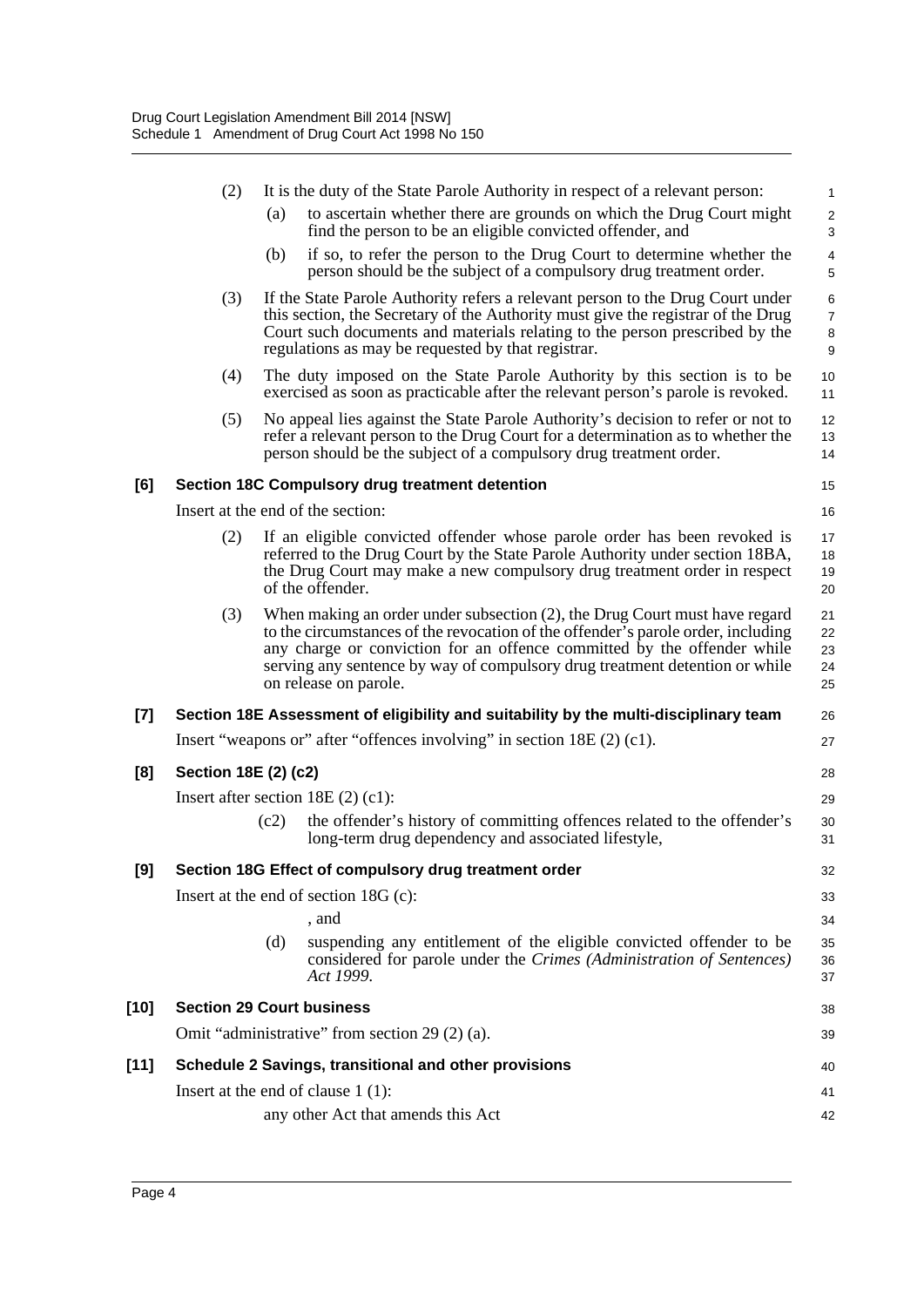| $[12]$ | Schedule 2, Part 6<br>Insert after Part 5: |  |                                                                                                                                                                              |                     |
|--------|--------------------------------------------|--|------------------------------------------------------------------------------------------------------------------------------------------------------------------------------|---------------------|
|        | Part 6                                     |  | Provisions consequent on enactment of Drug Court<br><b>Legislation Amendment Act 2014</b>                                                                                    | 3<br>$\overline{4}$ |
|        | 7                                          |  | <b>Definition</b>                                                                                                                                                            | 5                   |
|        |                                            |  | In this Part, amending Act means the Drug Court Legislation Amendment Act<br>2014.                                                                                           | 6<br>$\overline{7}$ |
|        | 8                                          |  | <b>Eligible convicted offenders</b>                                                                                                                                          | 8                   |
|        |                                            |  | Section 5A (as in force before the commencement of the amending Act)<br>continues to apply to persons sentenced before its amendment.                                        | 9<br>10             |
|        | 9                                          |  | Effect of compulsory drug treatment order                                                                                                                                    | 11                  |
|        |                                            |  | The amendment made to section 18G by the amending Act applies only to<br>compulsory drug treatment orders made under this Act after the<br>commencement of the amending Act. | 12<br>13<br>14      |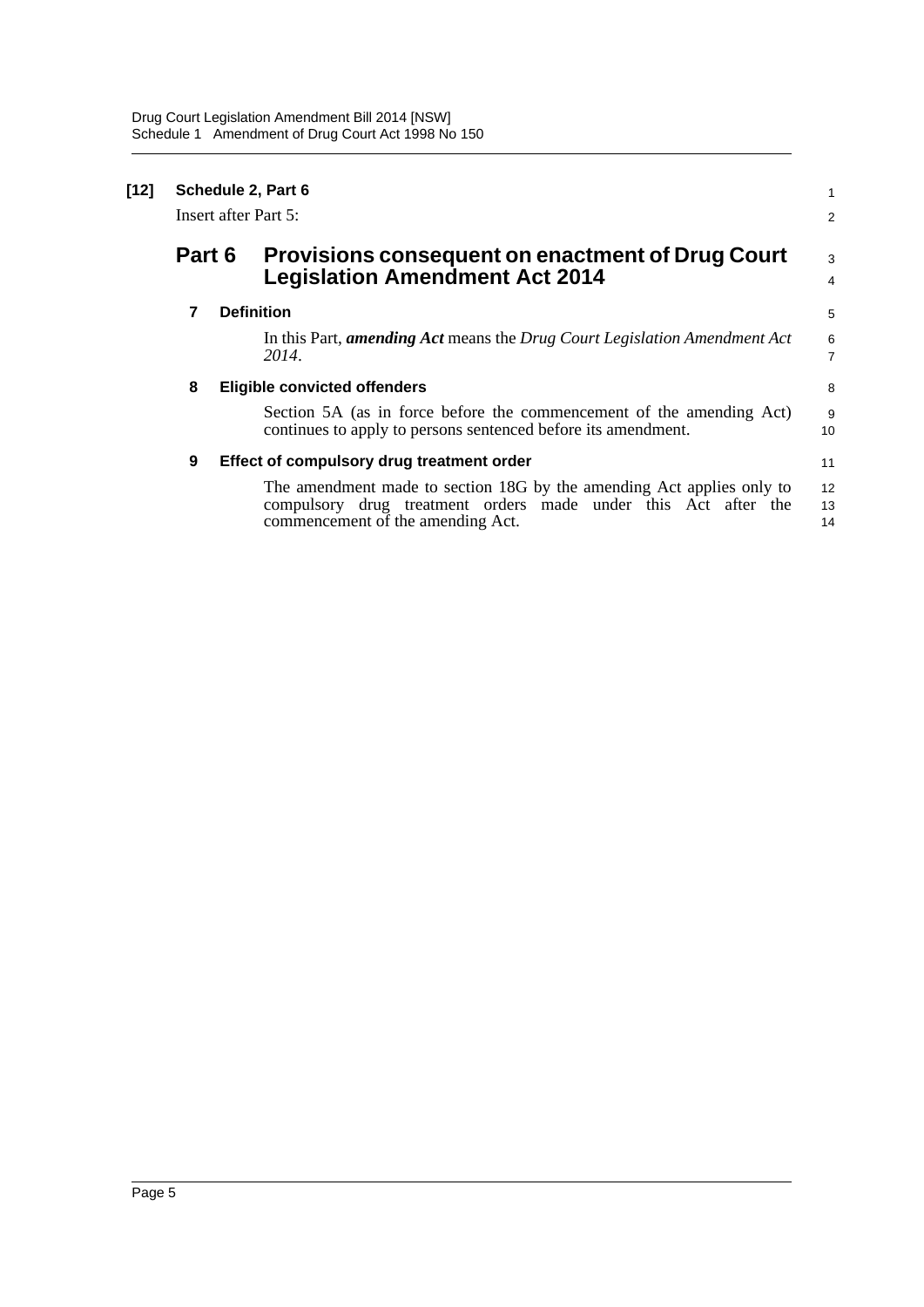<span id="page-9-0"></span>

|       | <b>Schedule 2</b> |                      | <b>Amendment of other legislation</b>                                                                                                                                                                                                                                                                                                                       | 1                                  |
|-------|-------------------|----------------------|-------------------------------------------------------------------------------------------------------------------------------------------------------------------------------------------------------------------------------------------------------------------------------------------------------------------------------------------------------------|------------------------------------|
| 2.1   |                   |                      | <b>Crimes (Administration of Sentences) Act 1999 No 93</b>                                                                                                                                                                                                                                                                                                  | $\overline{\mathbf{c}}$            |
| [1]   |                   |                      | Section 106I Sanctions for non-compliance with personal plan                                                                                                                                                                                                                                                                                                | 3                                  |
|       |                   |                      | Insert after section $106I(3)$ :                                                                                                                                                                                                                                                                                                                            | 4                                  |
|       |                   | (3A)                 | However, the Commissioner is not required to refer an offender to the Drug<br>Court under subsection (3) for a failure to comply with a condition of the<br>offender's compulsory drug treatment personal plan if the Director has made<br>a regression direction under section 106MA with respect to the offender for<br>that failure.                     | 5<br>6<br>$\overline{7}$<br>8<br>9 |
| [2]   |                   | <b>Section 106MA</b> |                                                                                                                                                                                                                                                                                                                                                             | 10                                 |
|       |                   |                      | Insert after section 106M:                                                                                                                                                                                                                                                                                                                                  | 11                                 |
|       | <b>106MA</b>      |                      | Director may make regression directions                                                                                                                                                                                                                                                                                                                     | 12                                 |
|       |                   | (1)                  | If the Director is satisfied that an offender has failed to comply in a serious<br>respect with any condition of the offender's compulsory drug treatment<br>personal plan, the Director may direct that the offender regress from one stage<br>of compulsory drug treatment detention to a lower stage for a specified period<br>(not exceeding 3 months). | 13<br>14<br>15<br>16<br>17         |
|       |                   | (2)                  | The Director must notify the Drug Court of the direction within 7 days of<br>issuing the direction.                                                                                                                                                                                                                                                         | 18<br>19                           |
|       |                   | (3)                  | The regulations may make provision for or with respect to the criteria to be<br>used by the Director in determining whether to make a direction under this<br>section.                                                                                                                                                                                      | 20<br>21<br>22                     |
|       |                   | (4)                  | The offender may apply to the Drug Court for a review of the direction within<br>14 days after a direction is issued.                                                                                                                                                                                                                                       | 23<br>24                           |
|       |                   | (5)                  | In reviewing a direction, if the Drug Court is satisfied, on the balance of<br>probabilities, that the offender has failed to comply in a serious respect with<br>any condition of the offender's compulsory drug treatment personal plan, the<br>Drug Court may make an order:<br>confirming the direction, or<br>(a)                                      | 25<br>26<br>27<br>28<br>29         |
|       |                   |                      | setting aside the direction, or<br>(b)                                                                                                                                                                                                                                                                                                                      | 30                                 |
|       |                   |                      | confirming the direction, but amending its terms.<br>(c)                                                                                                                                                                                                                                                                                                    | 31                                 |
|       |                   | (6)                  | No appeal lies against an order made by the Drug Court under this section.                                                                                                                                                                                                                                                                                  | 32                                 |
| $[3]$ |                   |                      | Section 106Q Revocation of compulsory drug treatment order                                                                                                                                                                                                                                                                                                  | 33                                 |
|       |                   |                      | Insert after section $106Q(1)(c)$ :                                                                                                                                                                                                                                                                                                                         | 34                                 |
|       |                   |                      | (c1)<br>if, in the opinion of the Drug Court (having regard to advice provided<br>by the Director and the offender's progress in the compulsory drug<br>treatment program), the offender is unlikely to make any further<br>progress in the offender's compulsory drug treatment program, or                                                                | 35<br>36<br>37<br>38               |
| [4]   |                   |                      | Section 106W Conviction and sentencing of offenders for certain offences while<br>compulsory drug treatment order is in force                                                                                                                                                                                                                               | 39<br>40                           |
|       |                   |                      | Omit "is convicted" from section 106W (1). Instead instead "has been convicted".                                                                                                                                                                                                                                                                            | 41                                 |